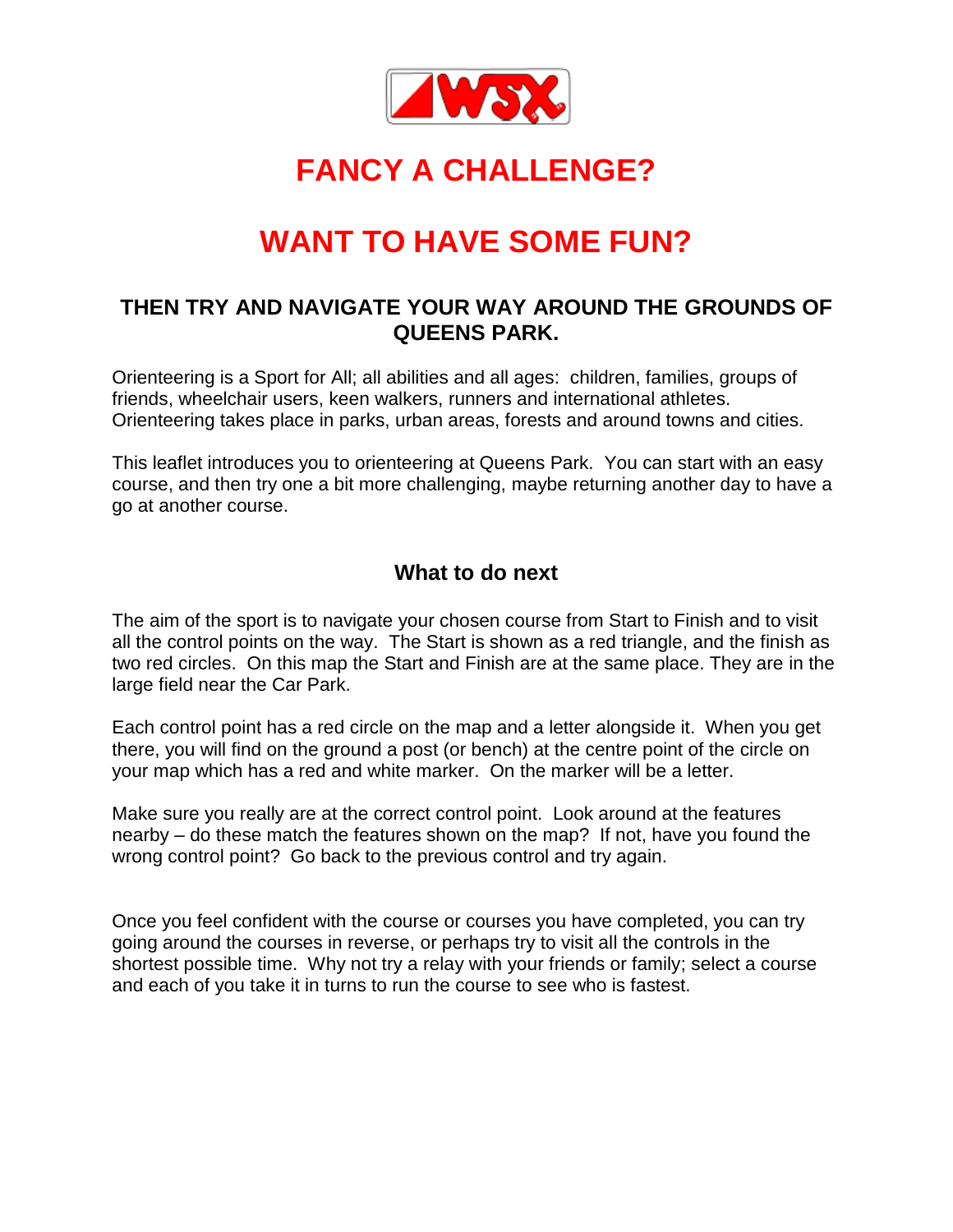| In orienteering, every control is on a recognisable feature, so that it can be<br>described.<br>The descriptions for your control sites are:<br>STARTon edge of field<br>A<br>Path junction<br>B<br>C<br>Edge of trees<br>End of path<br>D<br>End of path<br>Е |
|----------------------------------------------------------------------------------------------------------------------------------------------------------------------------------------------------------------------------------------------------------------|
|                                                                                                                                                                                                                                                                |
|                                                                                                                                                                                                                                                                |
|                                                                                                                                                                                                                                                                |
|                                                                                                                                                                                                                                                                |
|                                                                                                                                                                                                                                                                |
|                                                                                                                                                                                                                                                                |
| Fence<br>F.                                                                                                                                                                                                                                                    |
| Edge of trees<br>G                                                                                                                                                                                                                                             |
| H.<br><b>Bench</b>                                                                                                                                                                                                                                             |
| I<br>Edge of trees                                                                                                                                                                                                                                             |
| Path bend<br>J                                                                                                                                                                                                                                                 |
| Path bend<br>L                                                                                                                                                                                                                                                 |
| End of path<br>M                                                                                                                                                                                                                                               |
| N<br>Edge of trees                                                                                                                                                                                                                                             |
| Path/ditch junction<br>O                                                                                                                                                                                                                                       |
| Path junction<br>P                                                                                                                                                                                                                                             |
| End of fence<br>Q                                                                                                                                                                                                                                              |
| Path bend<br>R                                                                                                                                                                                                                                                 |
| S<br>Path                                                                                                                                                                                                                                                      |
| T<br>End of path                                                                                                                                                                                                                                               |
| U<br>Path junction                                                                                                                                                                                                                                             |
| Path bend<br>$\mathsf{V}$                                                                                                                                                                                                                                      |
| W<br>Edge of trees                                                                                                                                                                                                                                             |
| X<br>Path                                                                                                                                                                                                                                                      |
| Y<br>Edge of rough open                                                                                                                                                                                                                                        |
| Z<br>Edge of rough open                                                                                                                                                                                                                                        |

Try one (or more) of the following courses. Start at the Start Triangle on the Map (Letter A) then visit each of the following controls in the correct order.

| EASY COURSE.         | A (Start), B, C, D, E, F, G, H, I, J, L, M, A (Finish) |
|----------------------|--------------------------------------------------------|
| <b>MEDIUM COURSE</b> | A, B, C, D, E, F, G, H, N, O, P, Q, R, M, A            |
| LONGER COURSE        | A, C, E, G, S, T, U, V, W, X, Y, Z, O, R, M, A         |